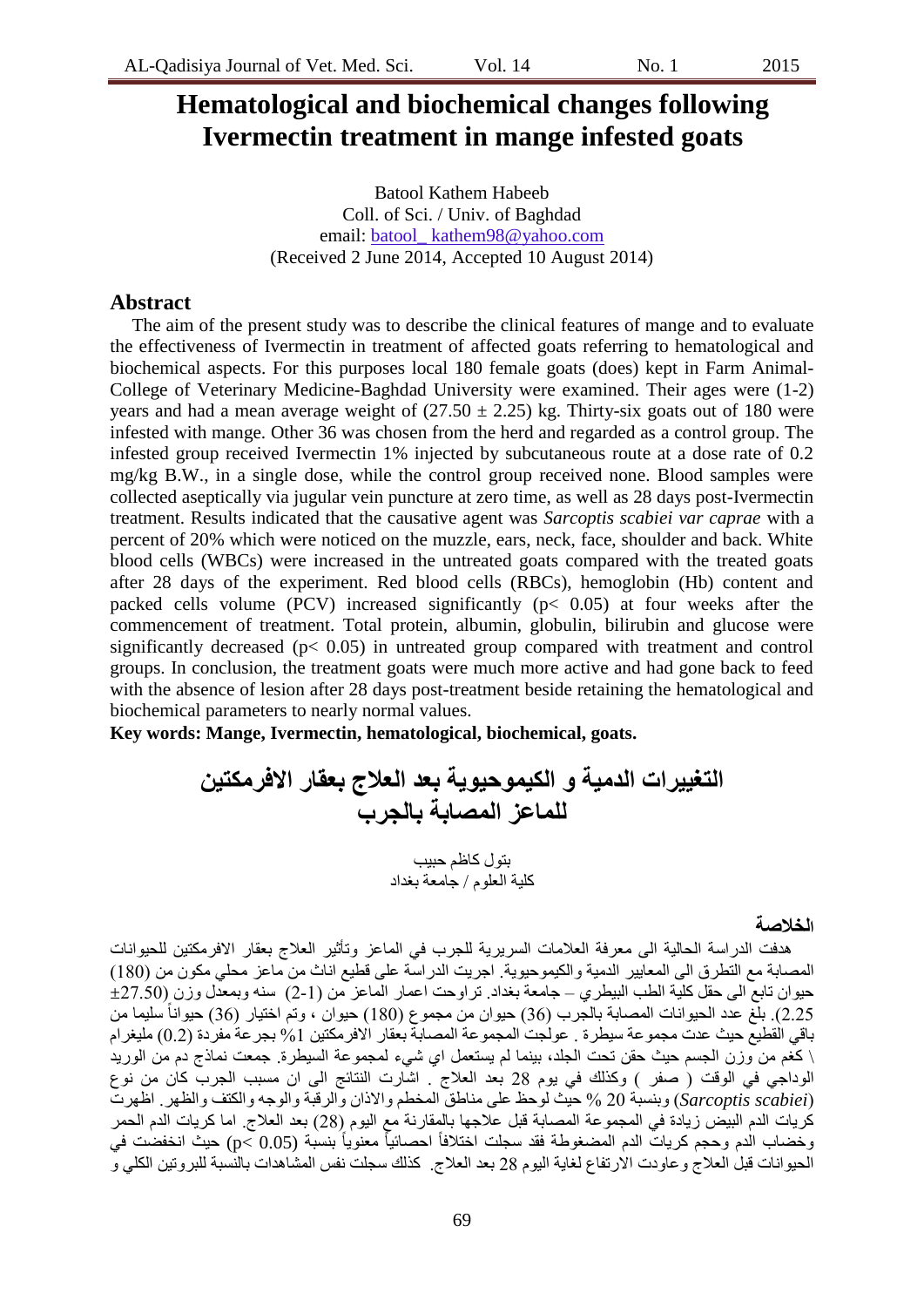الالبومين والكلوبلين والبليروبين والسكر. يستنتج مما سبق أن الحيوانات المعالجة عاودت نشاطها ونُناولها العلف بصورة طبيعية مع اختفاء الجرب بعد (28) يوماً كما ان المعايير الدمية والكيموحيوية عاودت الى القيم المقاربة للطبيعية<sub>.</sub> **الكلمات المفتاحية: الجرب, االفرمكتين, المعايير الدميه , الكيموحيوية , الماعز .** 

# **Introduction**

Mange is a contagious skin disease, affecting domestic and wild animals causing skin damage characterized by marked hyperkeratosis with lesions usually starting on the head and neck also cause weight loss, irritation and death in severe cases (1). Mange is caused by different types of mites which tunnel within the skin of infested animals to suck blood, lymph, cause sores, scabs and predispose the animal to infection which spreads quickly without proper treatment and prevention (2, 3). The disease is more in young, stressed, malnourished, immuno-compromised goats than adults and can be rapidly transmitted through direct contact with carrier animals and overcrowding animals in pens (4, 5). Goats particularly are infested by 4 types of mites each morphologically distinct from the other however, with overlapping clinical presentations (6). Diagnosis can be made tentatively by the clinical signs and definitively on the demonstration of the infesting mite in skin scrapings (7). Ivermectin is a broad spectrum anthelmintic and has been reported to have activity and excellent potency against many immature and mature nematode, arthropod and ectoparasites, such as *Sarcoptic, Psoroptes*  mange of ruminant, horses as well as dogs. Because of its potent anti-parasitic activity, therapeutic subcutaneous dosage of Ivermectin is low (0.2 mg/kg) in most animal species. Higher dosages produce CNS depression, listlessness, ataxia and recumbency in animals (8). This study is assigned to describe the occurrence, the clinical features of mange and their effect on blood and biochemical parameters and to evaluate the role of Ivermectin treatment of mange in goats.

# **Materials and methods**

# **1**. **Location of study area:**

The research was conducted at the Teaching and Research Farm of College of Veterinary Medicine-Baghdad University (in Abograb)

during an outbreak of mange in goats in June 2013.

# **2. Sampling and parasitological examination:**

For diagnosis of mange type, samples were collected by clipping the hair, scraping the active lesion of the mange with scalpel until blood oozing was seen. The samples were collected in sterile Petridishes. Then the scraped material were immediately processed in the veterinary laboratory according to (9) in which, a few drops of 10% potassium hydroxide was added to the sample and allowed to stand for 30 minutes. A drop of the sediment on a slide with cover slip was examined under the microscope for the presence of mites. The obtained species of mites were identified morphologically.

# **3. Animals:**

A herd of 180 local breed goats. Thirty-six goats were infested with mange. The animals were aged between (1-2) years (all females). They had a mean average weight of  $27.50 \pm$ 2.25kg. Animals grazed under natural conditions and fed concentrate.

# **4. Experimental design**:

The goats were randomly allocated into two groups as follow:

A. The first group (treatment group): this group consisted 36 infested goats which were received Ivermectin ® (Ivomec 1% Germany) injected subcutaneously in a (single dose) in hairless area at a dose rate of 0.2mg/kg body weight.

B. The second group, 36 apparently healthy goats was chosen from the remaining 144 goats. This group serve as a control group (no any treatment was used).

Blood samples were collected under aseptic condition through the jugular vena-puncture for both hematologic and serum biochemical evaluation. Collection was made at the onset of the study and then four weeks post-Ivermictin therapy. Ten milliliters of blood was drawn and placed in two sterile test tubes (5ml of each). The first tube containing EDTA for hematological evaluation which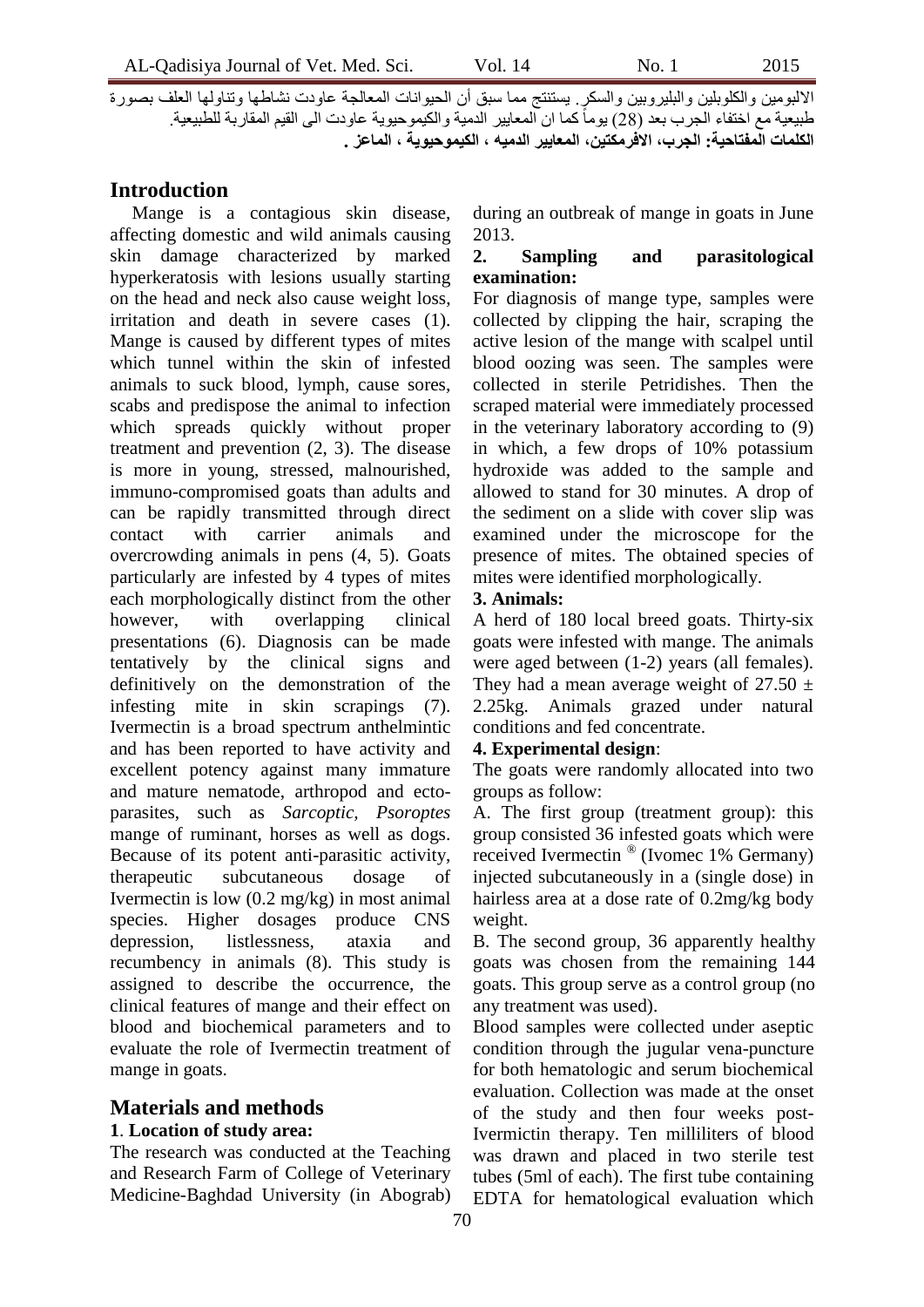included white blood cells count (WBCs), red blood cells count (RBCs), hemoglobin (Hb) and packed cells volume (PCV). In contrast the second tube without EDTA which was subjected to centrifugation at 3000 rpm for five minute to separated blood from serum which kept immediately in refrigerator at  $4C^{\circ}$  for the biochemical parameters which included the total protein, albumin, globulin, bilirubin and glucose (10). **Data analysis:**

All the values were expressed as mean (M) **±** standard error (SE). The hematological and serum biochemical values were evaluated independently by using general linear models of analysis of variance (ANOVA). The probability p-value  $\langle 0.05$ was considered significant (11).

# **Results**

The results cleared that out of 180 inspected goats, 36 (20%) were found to be infested with mange. Clinical signs associated with mite infestation revealed inappetance, alopecia, pruritus with marked crusting of the skin. Severely affected animals were often in poor body condition due to reduced feed intake. Laboratory examination of skin scraping reflected that the ectoparasite identified on the goats was *Sarcoptes scabiei var caprae* (fig. 1). Of 36 goats with lesions at the time of treatment, 12 were classified as medium infestation while 19 goats showed extensive lesion. In the remaining 5 goats the lesions covered most

**Table 1: Hematological values of infested goats prior to and 4 weeks post Ivermectin treatment (Mean ± SE).** 

| Parameters                        | Infested group           |                            | Control group     |
|-----------------------------------|--------------------------|----------------------------|-------------------|
|                                   | pretreatment<br>$M + SE$ | post treatment<br>$M + SE$ | $M + SE$          |
| <b>WBCs</b><br>$(10^3/$<br>μL)    | $12.20 \pm 1.03$ a       | $9.50 + 0.80$<br>h         | $8.80 \pm 0.75$   |
| <b>RBCs</b><br>$(X10^{6}/$<br>μL) | $4.20+0.25$<br>a         | $5.35+0.12$<br>h           | $5.60+0.50$       |
| Hb(g/dl)                          | $7.50 \pm 0.33$ a        | $10.15 \pm 0.18$ b         | $12.06 \pm 00.26$ |
| $PCV$ $(\% )$                     | $24.20 + 1.36$ a         | $32.00 + 3.80$ b           | $35.50 + 02.10$   |

**Mean with different superscripts between columns refer**  to significant  $(p<0.05)$ .

of the animal's body. The gross lesions were characterized by pruritus, dermatitis, keratinization, thickening of the skin, exudation and loss of hair and some were bleed. The results of the physical observation of the conditions of the experimental animals showed that the eyes, muzzle, ears, neck, face, shoulder and back were the area's most frequently affected (Fig. 2 a, b and c). Many of these animals were weak and emaciated. After 28 days of treatment with Ivermectin**,** the skin infested with mange gradually regained integrity. The general condition of all goats had markedly improved with new hair growth and obvious weight gains. Complete recovery was achieved by all goats. Laboratory examinations of skin scrapings after that time were negative for *Sarcoptes scabiei.* The results of the hematological parameters of the infested animals at the onset of the infection as well as 4 weeks post treatment are presented in tables (1). White blood cells (WBCs) prior to treatment was increased significantly (p< 0.05) and reached  $(12000.20 \pm 1.03)$  then declined in the treatment goats (9000.50  $\pm$ 0.80) at the end of the experiment which resemble the normal value. Red blood cells (RBCs) counts were  $(4.20\pm0.25)$  in infested goats and reached  $(5.35 \pm 0.12)$  in treatment goats. Hemoglobin (Hb) content in infested goats were  $(7.50 \pm 0.33)$  and reached  $(10.15$  $\pm$  0.18) in treatment goats. This means that both RBCs and Hb were increased significantly ( $p<0.05$ ) in goats, 4 weeks after

**Table 2: Serum biochemical values of infested goats prior to and 4 weeks post Ivermectin treatment.**

| Parameters                  | Infested group           |                            | Control group      |
|-----------------------------|--------------------------|----------------------------|--------------------|
|                             | pretreatment<br>$M + SE$ | post treatment<br>$M + SE$ | $M \pm SE$         |
| Total<br>protein<br>(g/dl)  | $5.53 + 00.25$<br>a      | $7.75 + 00.32$             | $8.20 + 00.57$ h   |
| Albumin<br>(g/dl)           | $2.75 + 00.15$<br>a      | $3.50 \pm 00.18$<br>h      | $3.80 \pm 00.30$ b |
| Globulin<br>(g/dl)          | $3.10 \pm 01.70$<br>a    | $3.85 \pm 01.15$           | $4.15 \pm 00.50$ b |
| <b>Bilirubin</b><br>(mg/dl) | $0.85 \pm 00.15$<br>a    | $0.92 \pm 00.29$           | $1.10 \pm 00.00$ b |
| Glucose<br>(mg/dl)          | $32.50 + 0.75$<br>a      | $37.01 \pm 0.53$           | $40.20 + 0.12$ h   |

**Mean with different superscripts between columns refer to significant (p<0.05).**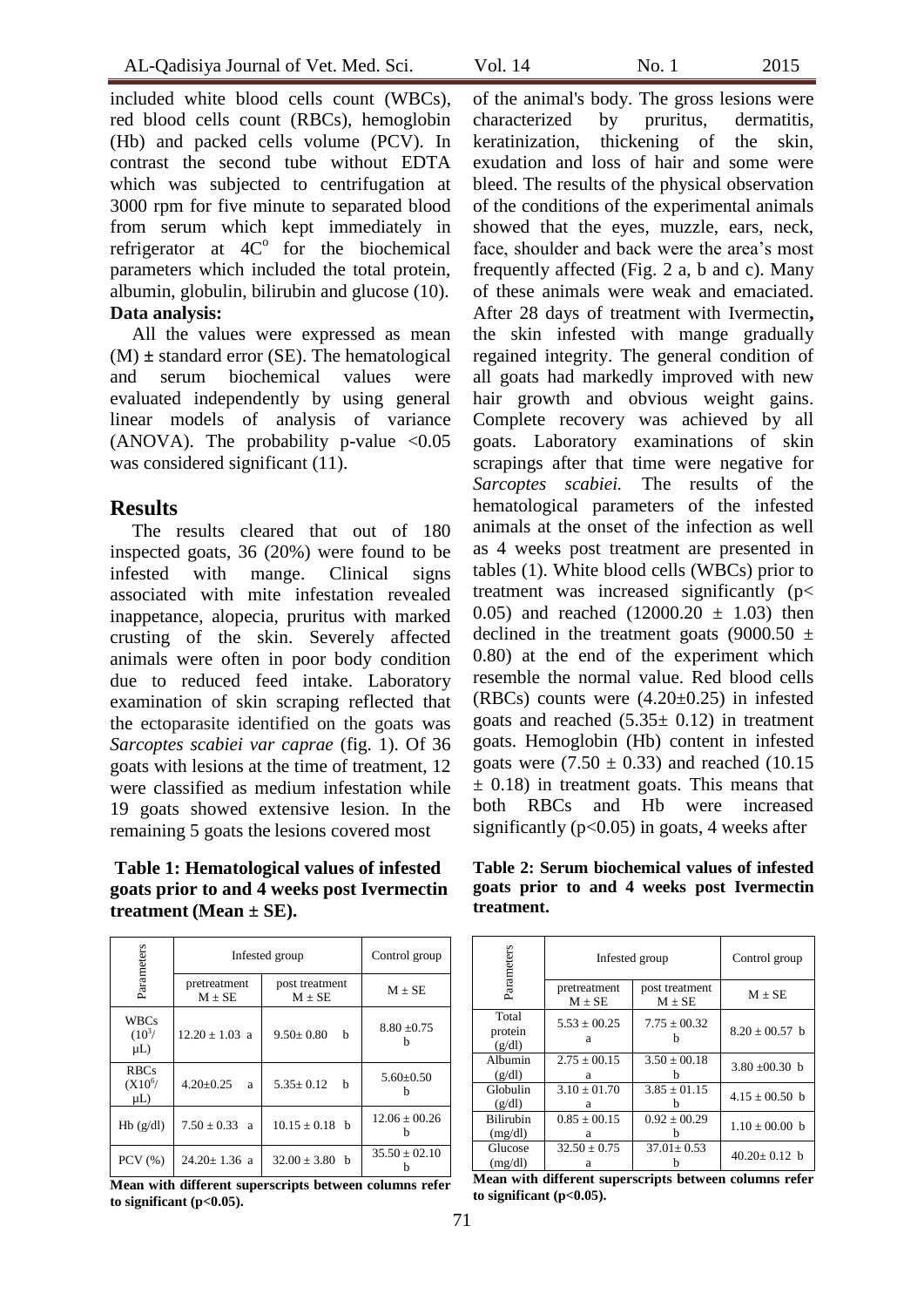the commencement of treatment compared with that before treatment. Packed cells volume (PCV) increased  $(p<0.05)$  following treatment of goats  $(32.00 \pm 3.80)$  compared with values obtained prior to treatment of infested goats  $(24.20 \pm 1.36)$ . Data fixed in table (2) reflected the serum biochemical

#### **Discussion**

Results of the present study revealed that *Sarcoptic scabiei var caprae* is the most common identified mite species isolated from all infested goats. Our findings agree with those (12) in Iraqi goats and (13), who recorded that sheep and goats are infested with *Sarcoptes* and *Psoroptes* mites only. Also is in acceptance with the findings reported by (14) in India in human and animals also with (15) in sheep in Iran. During this field study, goats with *Sarcoptic* mange received single dose of Ivermectin which resulted in marked regression of the lesions and protected the animals from this disease. All post-treatment skin scrapings are negative for mange mites for ten months following treatment. The authors (16) explained that the treatment with Ivermerctin effectively rid the skin of the infested goats with mange and thereby relieving the treated goats from the adverse effects of the mites especially on the blood. Ivermectin has a major advance in the treatment and control of mange. Advantages over conventional treatment and control procedures include ease of administration, only one treatment is required and treatment is not restricted by seasonal or weather conditions (17).The important clinical signs of the goats infested with mite in the present study included itching and loss of hair and this agree with (18) in pigs and (19) in sheep, whom clarified that the causes of intense irritation and itching is toxins secreted from parasite lead to sensitization of animals. The overall percent of infestation in this study with mange mites in goats is 20%. This prevalence is less to what is reported 30% by (20) in cattle. Prevalence index between 11 and 33% are reported in Nigeria (10) in Red Sokoto Goats and (3) in Ethiopia in small ruminant. These differences might be related to the difference in the species of animals as

parameters. Total protein, albumin, globulin, Bilirubin and glucose were found to be significantly different  $(p<0.05)$  before and after treatment with Ivermectin. There were lack of significantly (p>0.05) when comparing values of the treatment group with the control group.

well as the difference in temperature between these areas also by herd management. The final WBCs counts in the untreated goats are higher when compared with the treated goats and this tends to agree with the reports of (21) in sheep, who found that parasitic infestation usually associate with increased number of eosinophils. The decreased in the levels of WBCs in treated goats reflect the reduction of mange. Higher immune responses after Ivermectin treatment may be related to massive release of antigen due to death of parasite, although the type of immune changes seems to depend on the type of parasite and the host species (22). In our study the treatment group had better responses to feeding and body weight possibly due to the effect of Ivermectin which raised their immunity and this agree with (23). The RBCs, Hb and PCV counts showed significant ( $p < 0.05$ ) differences in infested goat prior to and post Ivermectin injection. Similar findings obtained for West African Dwarf Goats (16). The values of PCV obtained from our study shows the adverse effects of mange on the untreated goats and the positive effect of Ivermectin on goats which resulted in increase the PCV and diminishing the lesion in the day28 after treatment. In a research in Baladi goats (24) showed that PCV varies from breed to breed and proportionately with serum total protein and this suggests that PCV is beneficial in assessing the protein status. The lower level of RBCs coupled with low Hb values for untreated goats may attribute to decrease food intake and anemia caused by parasitic infestation. Similar finding noticed by (25) who referred that RBCs are responsible for carrying oxygen to the body's tissue, and fewer RBCs in the body results in anemia. The total serum protein, albumin, globulin, bilirubin and glucose are significantly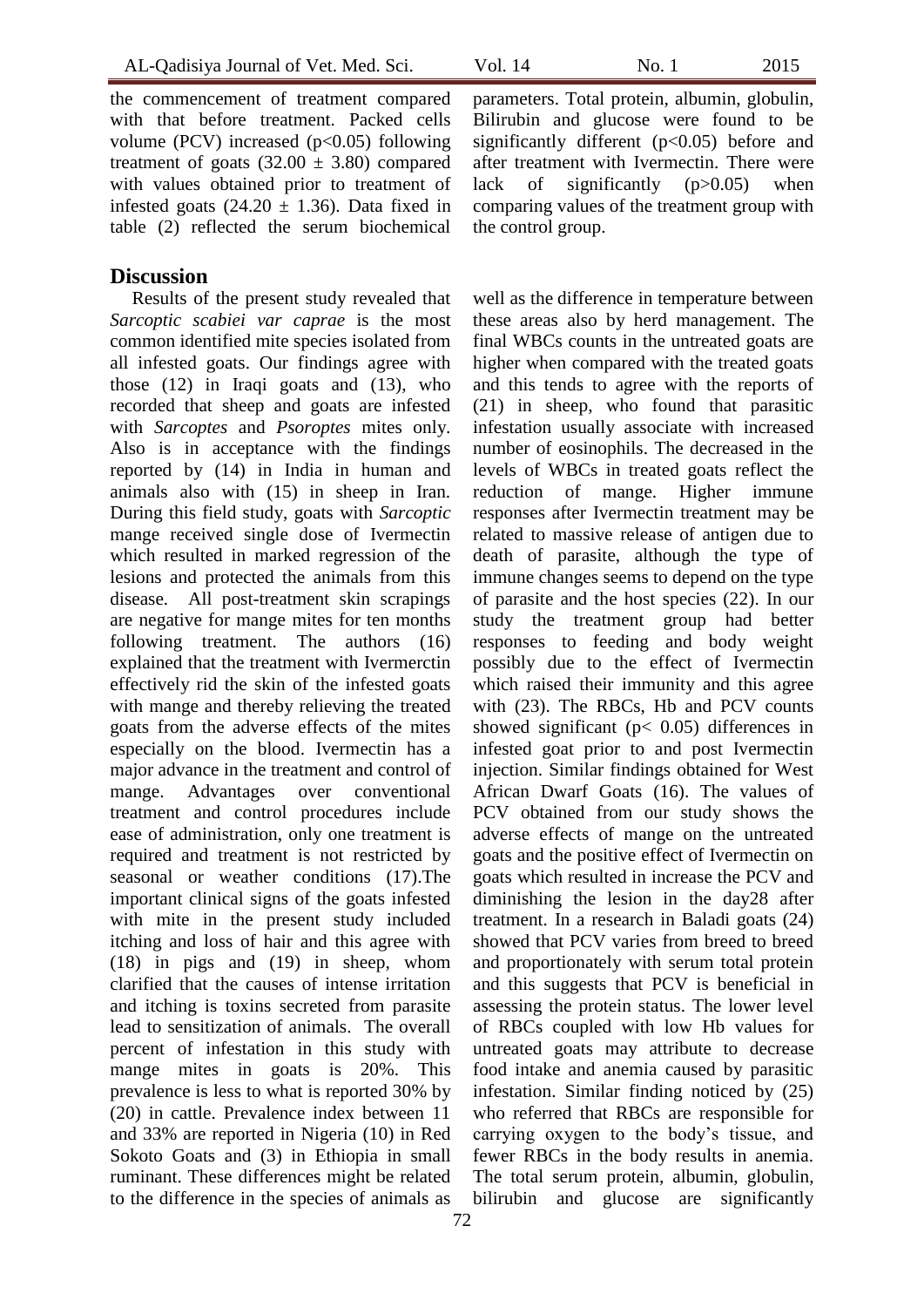lowered in infested goats which suggested poor nutritional status. While values of these parameters increased at day 28 after treatment and control groups due to improvement of food consumption. This findings are in agreement with findings of (26) in sheep and (27) in caprine.

#### **References**

- 1-Bekele J, Tariku M, Abebe R (2011) External parasites infestation in small ruminants in Wolmera district of oromiya region, central Ethiopia. J. Anim. Vet. Adv. 10 (4):518–523.
- 2-Chanie M, Negash T, Sirak, A (2010) Ectoparasites are the major causes of various types of skin lesions in small ruminants in Ethiopia. Trop. Anim. Health Produc., 42:1103–1109.
- 3-Sheferaw D, Degefu H, Banteyirgu D (2010) Epidemiological study of small ruminant mange mites in three agro-ecological zones of Wolaita, Southern Ethiopia. Ethiopia Vet. J., 14(1): 31-38.
- 4-Hassanien O E (1994) Control of skin parasites among sheep flocks. M.Sc. Thesis in Vet. Hygiene. Faculty of Vet. Med., Zagazig Univ.
- 5-Naidu M M, Rao D V (1999) Clinical and hematological observations in goats with *Sarcoptic* mange. Indian Vet. J., 76:730-732.
- 6-Zeryehun T, Tadesse M (2012) Prevalence of mange mite on small ruminants at Nekemte Veterinary Clinic, East wollega zone, North west Ethiopia. Middle – East J. of scientific Res.,  $11(10): 1411 - 1416.$
- 7-Hafeez U A, Sindhu Z, Iqbal Z, Jabbar A, Tasawar Z (2007) Prevalence of Sheep Mange in (Pakistan) and Associated Hematological/ Biochemical Disturbances. Inter. J. of Agricu. and Biology, 9 (6):917-920.
- 8-Abdou Kh A, Sharkawy A A (2004) Some toxicological studies on Ivermectin in goats. Proceeding of the 20 Annual meeting of the Egyptian Society of toxicology. February 18 – 19, Bibliotheca Alexandria.
- 9-Soladoye A O (2003) Hematological and biochemical parameters of West African Dwarf Goats. Dept. of Anim. Produc, University of Ilorin, Nigeria, Pp:1-9.
- 10-Tambuwal F M, Agale B M, Bangana A (2002) Hematological and biochemical values of apparently healthy Red Sokoto goats. Proceedings of 27<sup>th.</sup> Ann. Conference. Nigerian Society of Anim. Produc. (NSAP), Nigeria, Pp: 50-53.
- 11-Steel R G O, Torrie J H (1980) Principles and Procedures of Statistics. A Biometrical approach. 2<sup>nd</sup> (Ed). McGraw-Hill. New York, USA., P: 633.
- 12-Ahmed W A, Al-Azawi A K, Kadhim F S, Rasool H S (2009) Study of the Mange in Mountain Goats In Iraq. Al- Anbar J. Vet. Sci., 2 (1): 20-24.
- 13-Asghar A, Hassanien O, Alsadi A, Feda H, Fathi S (2011) Prevalence of *Scabies* diagnosed in

In conclusion, administration of single dose of Ivermectin can be eradicated mange in infested goats which regained feeding and health after 28 days post-treatment beside that the hematological and biochemical parameters retrained to its nearly normal values.

sheep and goats during Hajj season in Makah. J. of Agricu. and Vet. Sci. Qassim Univ.*,* 4 (1): 37-43.

- 14-Mitra M, Mahanta S K, Sen S, Ghosh C, Hati A K (1993) *Sarcoptes Scabiei* in animals spreading to man. Trop Geogr Med; 45(3):142-3.
- 15. Rahbari S, Nabian S, Bahonar A R (2009) Some observations on sheep *Sarcoptic* mange in Tehran province, Iran. Trop. Anim. Health Produc., 41(3):397-401.
- 16-Akomas S C, Obijuru O C, Herbert U (2011) Hematologic and serologic changes following Ivermectin treatment in mange infested west African dwarf goats. Adv. Enviro. Biology, 5(9): 2557-2560.
- 17-Cozma V, Suteu E, Cherman C, Losson B ( 2010 ) Therapy with Ivermectine and diazinon of *Psoroptic* mange in sheep from Transylvania. Romania Sci. parasitology, 11 (2):105-107.
- 18-Davies P R, Moore M J, Pointon A M (1991) *Sarcoptic* mites hypersensitivity and skin lesion in slaughtered pigs. Vet. Rec., 129:520- 523.
- 19-Al naaimi O A, Al-badrani B A ( 2010) Diagnosis of *Psoroptic* mange in Sheep by modified ELISA test. J. of Anim. and Vet. Adv., 9 (13): 1880-1884.
- 20-Cozma V E, Nagrea O, Cherman C, Sandru D (1999) Treatment of bovine *Sarcoptic* mange. Comparative efficiency Ivermectin and dormectine in mange and myiasis of livestock. Univ. of Cluj, Romonina, Pp:51-53.
- 21-Chineme G N, Bida S A, Nauru S (1979) *Sarcoptic* mange of sheep in Kaduna State, Nigeria. Bull. Anim. Health Prod. Afr., 27: 41-45.
- 22-Cooper P J, Schwartz L B, Irani A M, Awadzi K, Guderian R H, Nutman T B (2002) Association of transient dermal mastoicytosis and elevated plasma tryptase levels with development of adverse reactions after treatment of onchocerciasis with Ivermectin. J. Infect. Dis., 186: 1307-1313.
- 23-Kuhn C, Lucius R, Matthes H F, Meusel G, Reich B, Kalinna B H (2008) Characterization of recombinant immunoreactive antigens of the scab mite *Sarcoptes scabiei*. Vet. Parasitology, 153(3- 4):329-37.
- 24-Azab M E, Abdel-Maksourd H A (1999) Changes in some hematological and biochemical parameters during pre-partum and post-partum periods in female Baladi goats. Small Ruminant Res., 34: 77- 85.
- 25-Adejinmi J O, Sadiq N A, Fashanu S O, Lasisi O T, Ekundayo S (2004) Studies on blood parasites